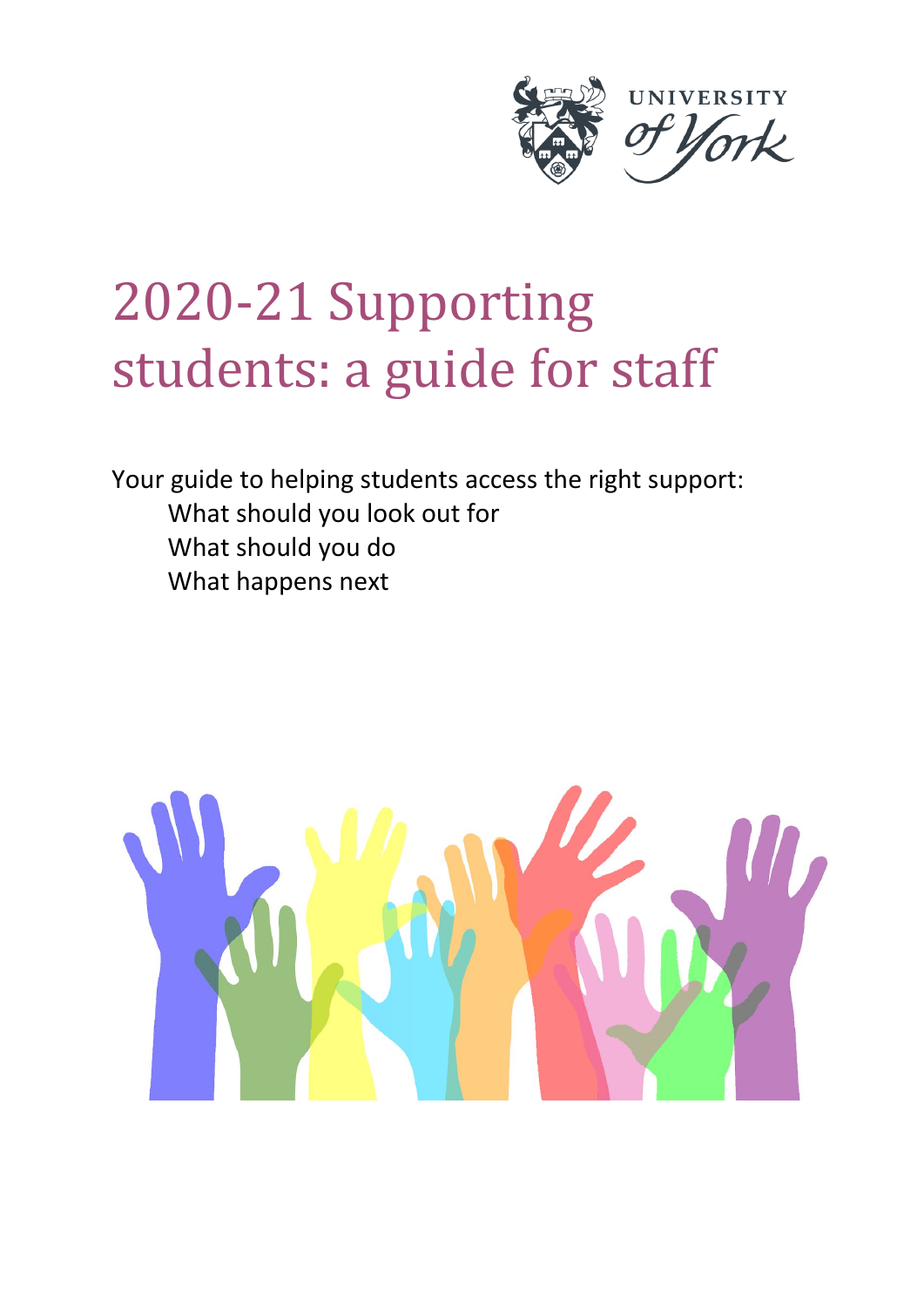### **Contents**

| Contents                                                                              | $\overline{2}$ |
|---------------------------------------------------------------------------------------|----------------|
| Look after yourself                                                                   | 2              |
| Introduction                                                                          | 3              |
| Confidentiality                                                                       | 3              |
| Support to study/attend                                                               | 3              |
| <b>Student issues</b>                                                                 |                |
| Adjusting to university                                                               | 4              |
| Coronavirus (COVID-19)                                                                | 5              |
| Disability or long-term health condition                                              | 6              |
| Discrimination or harassment                                                          | 7              |
| Finance problems or worries                                                           | 8              |
| Mental health or psychological difficulty                                             | 9              |
| Sexual violence disclosure                                                            | 10             |
| Visa or immigration queries                                                           | 11             |
| Withdrawing, changing course, or leave of absence                                     | 12             |
| Support for specific student groups - first year, mature, commuting, care leavers etc | 13             |
| Contacts                                                                              | 14             |
| <b>Support Services</b>                                                               | 14             |
| Additional sources of support                                                         | 14             |

# **Look after yourself**

Supporting students can be rewarding but also challenging. Make sure you look after yourself as well. Take some time out and talk to a colleague. HR also provide a range of support including:

- [Mental Health First Aid Contacts](https://www.york.ac.uk/admin/hr/browse/health-and-well-being/mental-health-first-aid)
- [Employee Assistance Programme](https://www.york.ac.uk/admin/hr/browse/health-and-well-being/employee-assistance)
- [Occupational Health](https://www.york.ac.uk/admin/hr/browse/health-and-well-being/occupational-health)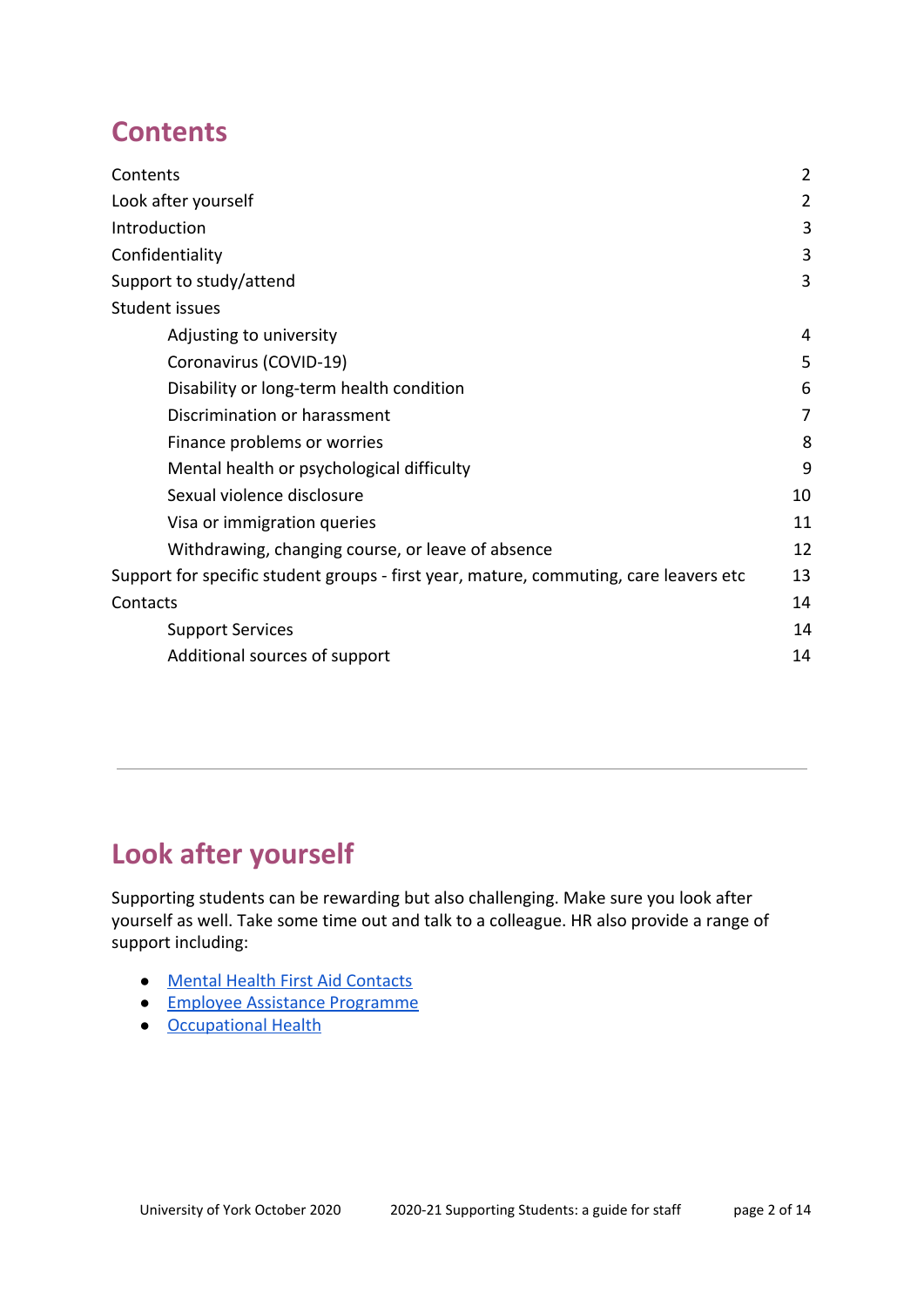# **Introduction**

Any University of York staff member who interacts with students, regardless of their role, may be approached by a student and asked for help and advice. You are not expected to offer counselling or know the answer to every question but you should be able to signpost the student to the appropriate support services.

There is a lot of advice and guidance about [supporting students](https://www.york.ac.uk/staff/supporting-students/) available on the staff web pages. This guide summarises that advice so you can help students access the right specialist advice and support.

# **Confidentiality**

Information relating to students **must not be released to a third party outside the University** (including relatives) without the explicit consent of the student.

**If anyone makes a disclosure to you which indicates they or others are at risk of harm, you should pass this information onto the appropriate student support services.** The information will be treated as confidentially and as sensitively as possible.

Areas of increased risk of harm include :

- 1. Safeguarding of vulnerable adults and children (ie, students under 18)
- 2. Inappropriate relationships, including sexual assault
- 3. Abuse of trust
- 4. Prevent (radicalisation)
- 5. Complex mental health difficulties

# **Support to study/attend**

The University is committed to fostering a supportive community of learning where students are able to participate fully in their studies. You may want to complete the Support to Study/Attend Referral Form when:

- There are significant concerns about a student's ability to fulfil academic progress requirements without serious detriment to their own physical or mental health or the safety and wellbeing of other members of the University community
- Other support processes within the University have been offered and have been exhausted
- A student has been detained under a section of the Mental Health Act, taking into account considerations of capacity and the student's involvement in the support to study/attend procedure.

For more information about the policy and procedure, visit **[Support to study/attend](https://www.york.ac.uk/staff/supporting-students/academic/taught/fitness-to-study/)**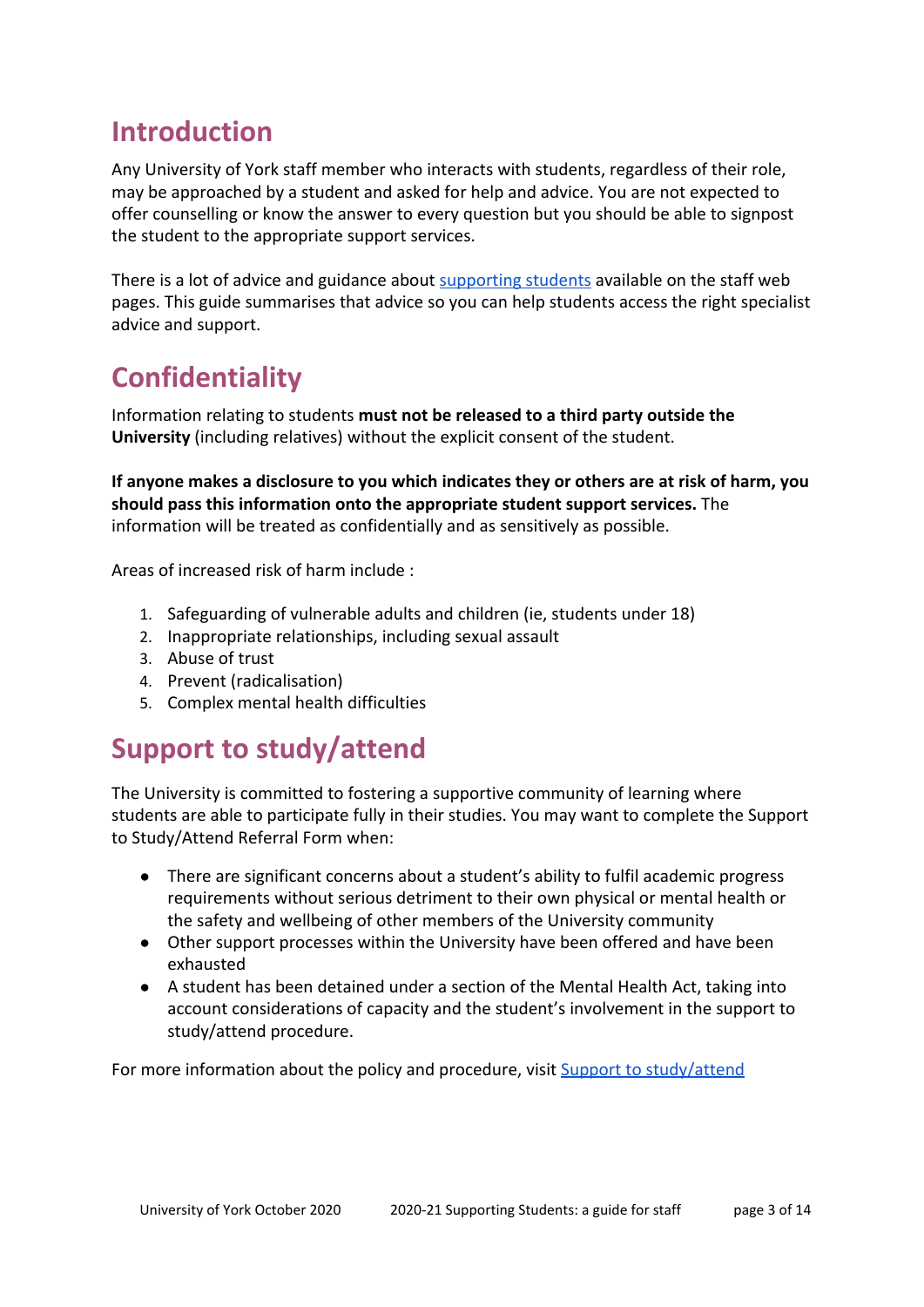### **Adjusting or returning to university**

Starting university is a time of great change and for many students it will be their first time away from home. It can be quite bewildering and it's not unusual for students to feel lost, lonely or homesick. Students returning after breaks and second or third year students can also experience difficulties in transitioning, e.g. into off campus accommodation or just settling back into life at university.

### **What should you look out for?**

Students who feel they don't belong at university or that they don't fit in are likely to appear generally anxious or unhappy. They may be struggling to develop friendship networks.

### **What should you do?**

Colleges are key to helping students settle into university.

- 1. **Encourage the student to talk to their College team**.
- 2. **Share your concerns with the student's College Manager.**

All students ( living on or off campus) can arrange an appointment with their College team by completing the support form: **<https://bit.ly/colleges-support>**

#### **What happens next?**

If the student contacts the College team, they will help the student identify the problem and create an action plan. They will also signpost the student to additional support if needed.

College Managers

**Alcuin** - Jenny Underhill **Constantine** - Jonny Lovell **Derwent** - Andrew Kerrigan **Goodricke** - Sarah Hay **Halifax** - Cath Dickinson/Auriel Hamilton **James** - Mike Britland **Langwith - Jonny Exon Vanbrugh - Georgina Heath Wentworth** - Claire Anderson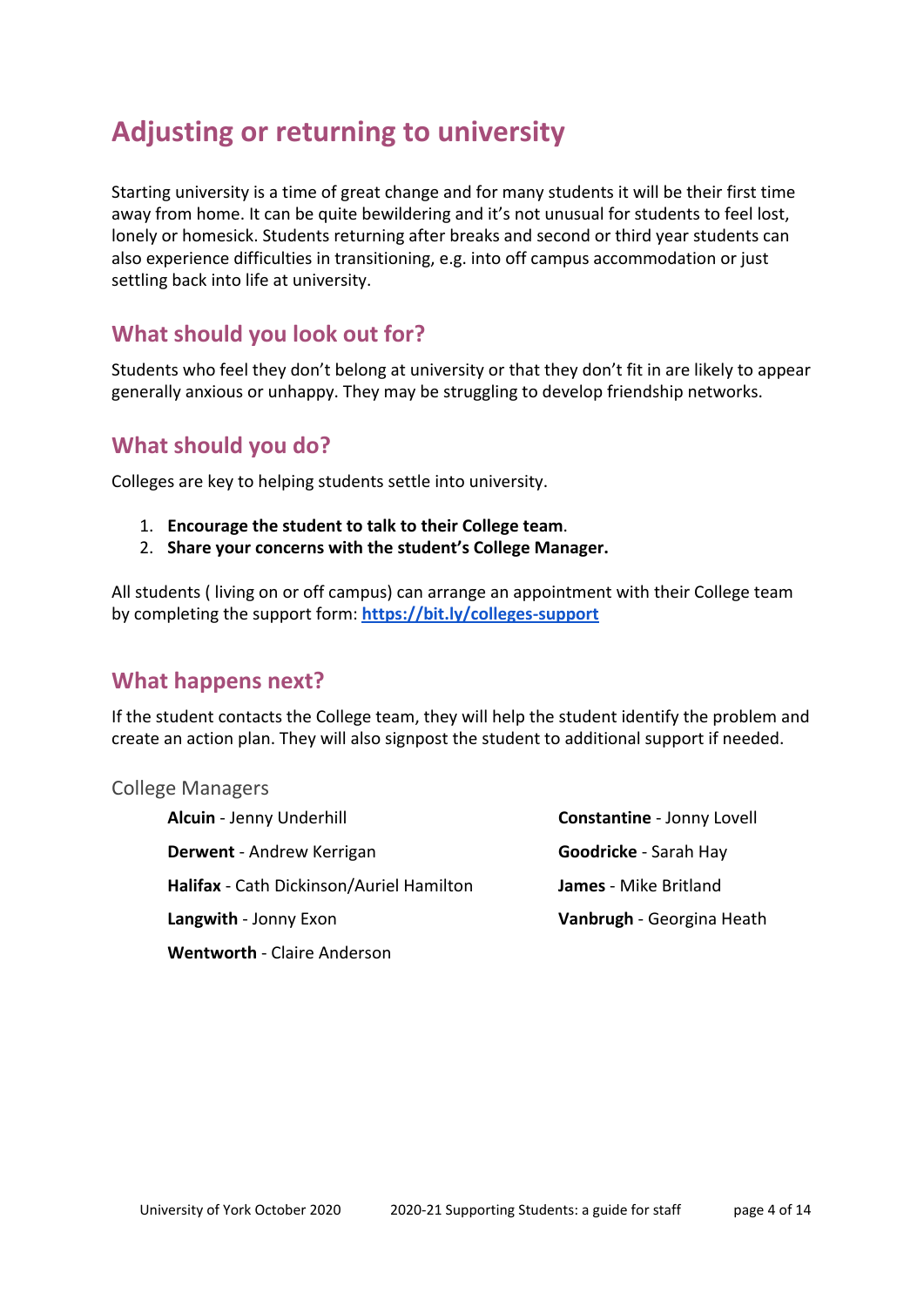# **Coronavirus (COVID-19)**

The health and wellbeing of students, staff and visitors to campus is our first priority at all times, and especially so during the continuing COVID-19 pandemic. Lots of work has gone into making our campus and facilities covid-secure, but every one of us has a role to play in keeping ourselves - and those around us - as safe as possible.

### **What should you look out for?**

We're asking all staff and students to stay smart, supportive and safe. There is a lot of information about how to do this on the [Coronavirus \(COVID-19\) website.](https://coronavirus.york.ac.uk/home) It includes guidance on face-masks, social distancing, self-isolation and support. The situation is very fluid and can change very quickly so it is important to check the web pages regularly and read email updates.

Keep an eye out for students who are not wearing face masks when they should or gathering too closely together. Look out for symptoms of COVID-19: temperature, cough, or loss of taste or smell. Students should self-isolate if they:

- have symptoms
- live with someone who has symptoms or tests positive
- have recently traveled to the UK from a non-exempt country
- are contacted by either the University or the NHS Test and Trace and told to self-isolate

### **What should you do?**

#### **If students are not following the guidelines**

Remind them of the guidelines and ask them if they have completed the COVID-19 Community Safety Module on the VLE.

#### **If you think a student should be self-isolating**

Encourage the student to self-isolate and complete the [self-isolation report form](https://docs.google.com/forms/d/e/1FAIpQLSfbcJembOVkpLC27zw9vxqn_pRYZbnIJWsFgXWjNSvabOAOoQ/viewform). This is how they access support.

Tel: 01904 324140 Email: [student-hub@york.ac.uk](mailto:student-hub@york.ac.uk)

#### **What happens next?**

After completing the student self-isolation report form the student will be contacted and provided advice, guidance and support. During self-isolation they will receive regular contact.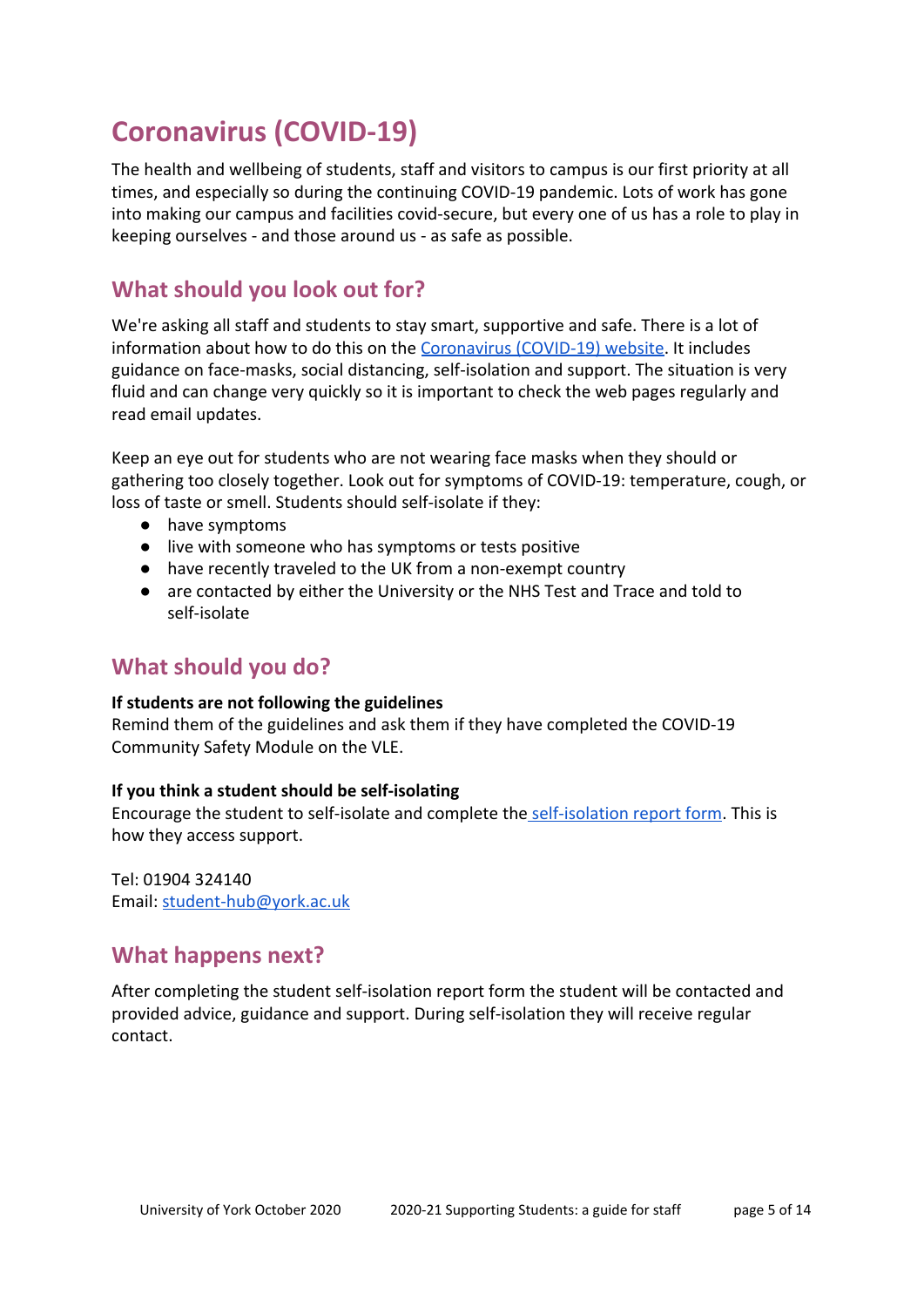### **Disability or long-term health condition**

All students are entitled to an inclusive learning experience that removes barriers and enables participation. Some students declare a disability, some choose not to, and others may not have a diagnosis.

### **What should you look out for?**

Look out for students who regularly submit work late, seem to struggle with written elements of their course, display perfectionist tendencies or frustration at the marks they are receiving as they could potentially benefit from some additional support.

#### **What should you do?**

Disabilities affect different people in different ways so the support offered by Disability Services is flexible and tailored to each individual. Students with disabilities should be directed to the **Student Disability Support webpage**.

#### **Encourage the student to contact the Disability team.**

Web: [york.ac.uk/disability](https://www.york.ac.uk/students/support/disability/) Tel: 01904 324785 Email: disabilityservices@york.ac.uk

### **What happens next?**

After contacting the team, the student will be asked for medical evidence of the disability and be allocated a Disabilities Adviser. The Disabilities Adviser will work with the student to develop a Student Support Plan and advise on accessing any support available through Disabled Students' Allowance.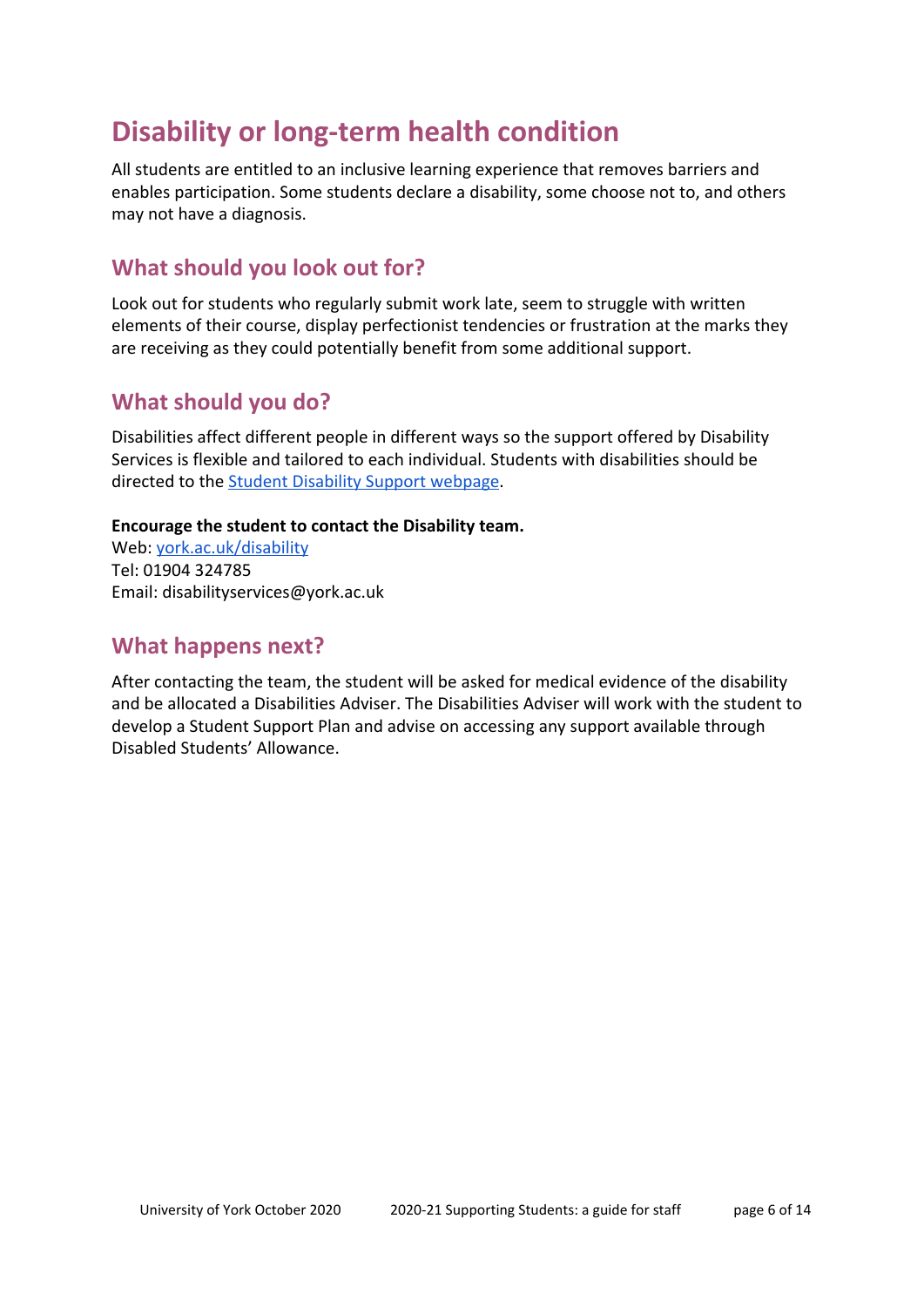# <span id="page-6-0"></span>**Discrimination or harassment**

### **What should you look out for?**

Discriminatory behaviour or harassment can have a serious negative impact on an individual. It is morally and legally wrong and can also impact negatively on the whole University community. The University treats all cases seriously.

### **What should you do?**

- 1. **If the student wishes to talk to someone for support and guidance.** Direct the student to a Student Adviser in the Student Hub. Web: [york.ac.uk/student-hub](https://www.york.ac.uk/students/support/student-hub/) Tel: 01904 324140 Email: [student-hub@york.ac.uk](mailto:student-hub@york.ac.uk)
- 2. **If the student wishes to report the misconduct of another student.** Direct the student to the Report and Support tool <https://reportandsupport.york.ac.uk/>
- 3. **If the student wishes to report the misconduct of a member of staff.** Direct the student to the complaints procedure. Web: [york.ac.uk/students/help/appeals/student-complaints](https://www.york.ac.uk/students/help/appeals/student-complaints) Tel: 01904 326507 - Sam McElhinney, Complaints Officer Email: [complaints@york.ac.uk](mailto:complaints@york.ac.uk)

#### **What happens next?**

The Student Adviser will offer support and signpost the student to any relevant complaints procedures. If a student uses Report and Support and gives their contact details a member of staff will make contact to discuss their options. If the student reports anonymously we will use this information to better understand the issues impacting our University community, to monitor trends and inform proactive and preventative work.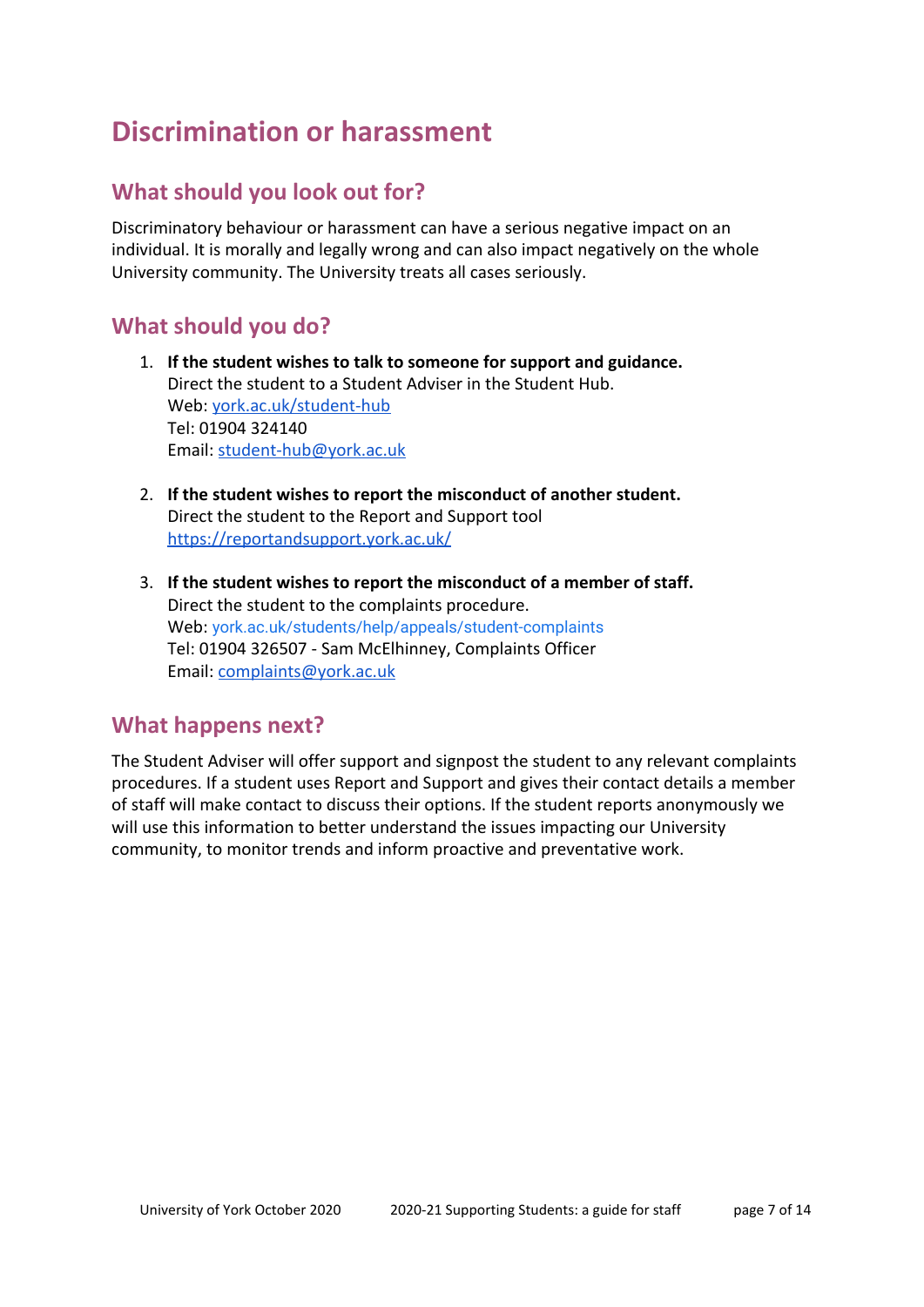# **Financial problems or worries**

### **What should you look out for?**

Students with money worries could have difficulties in concentrating on their day-to-day activities and making the most of their time at University. Students may come to you because they do not know who to speak to about their student loan, fees, bursaries or scholarships. Signs of worry or a drop in performance could indicate that your student is struggling financially.

The Student Support & Advice team provides specialist advice to students on a range of different University and practical matters. These include; Student Finance problems, money advice & financial hardship, private housing issues, benefit advice, academic progress advice and many other problems that students face during their studies.

### **What should you do?**

- 1. If the student or applicant is seeking general information about a finance issue Refer the student to the website. [york.ac.uk/students/finance/](https://www.york.ac.uk/students/finance/)
- 2. If the student wants to speak to a student finance specialist for advice about their individual circumstances, direct the student to the Student Hub. Web: [york.ac.uk/student-hub](https://www.york.ac.uk/students/support/student-hub/) Tel: 01904 324140 Email: [student-hub@york.ac.uk](mailto:student-hub@york.ac.uk)

Note: Giving advice about debt is an FCA (Financial Conduct Authority) regulated activity so should only be given by the Student Advisers in the Student Hub.

#### **What happens next?**

The University's student finance specialists can advise on a wide range of issues and liaise directly with external organisations. In some circumstances, students may qualify for an emergency loan or the hardship fund.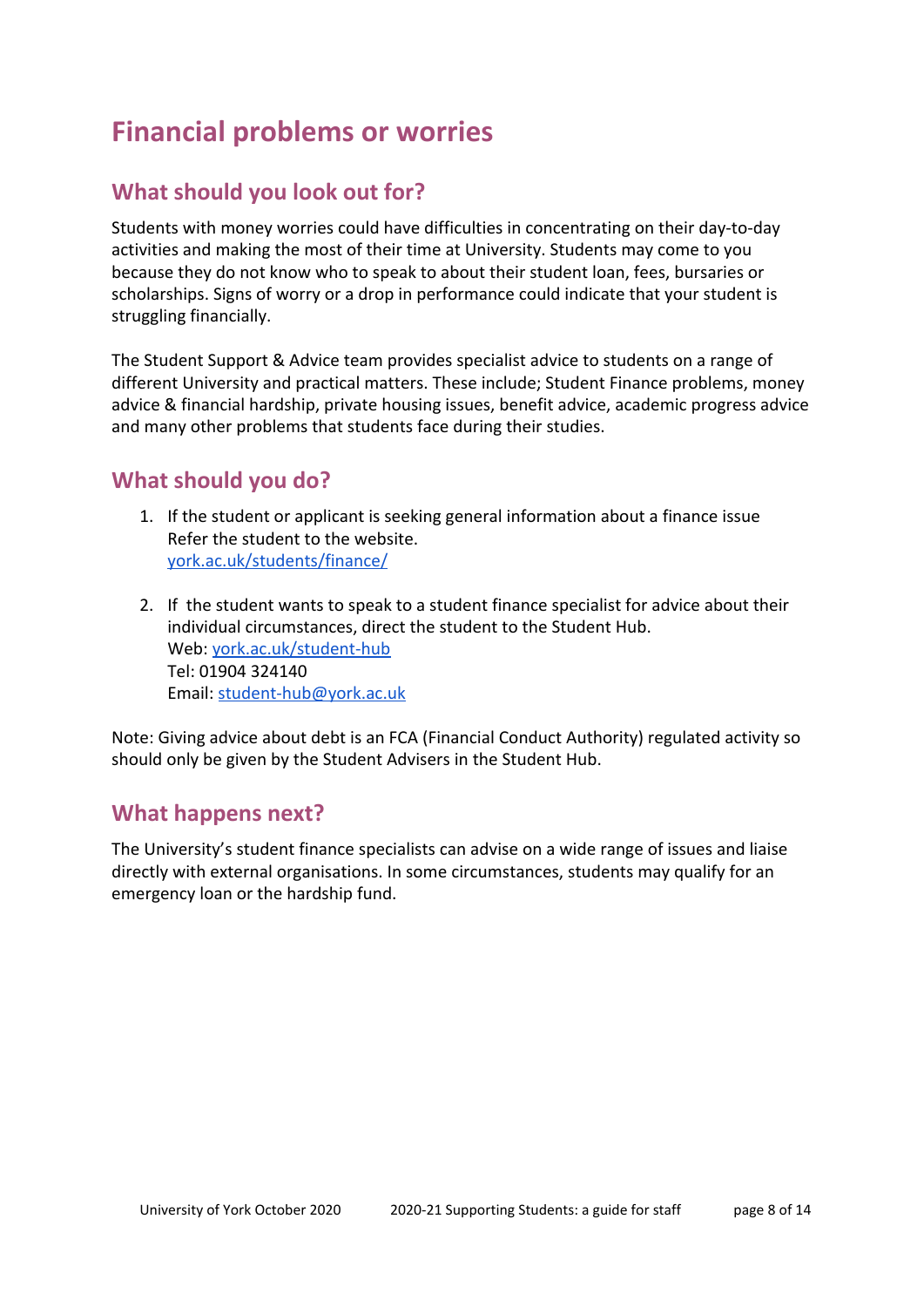# **Mental health or psychological difficulty**

We have a duty of care to provide support for students experiencing difficulties. Direct students with mild anxiety to their College team or the [health and wellbeing](https://www.york.ac.uk/students/health/) web pages. If their emotions are overwhelming and impact on their studies signpost to additional support.

### **What should you look out for?**

**Ask yourself**: Is there a change? Do they seem different? Is there a difference in their work? Has their attendance dropped? Are they behaving in a way that indicates there is something wrong? **Ask them**: How are you, can I help?

### **What should you do?**

**1. When a student requires support but is not at immediate risk,** contact the Student Wellbeing Officer (SWO) for your area.

**Central** area: Email student-wellbeing-central@york.ac.uk Electronics, Mathematics, Physics, English, Psychology, Education, Politics, PEP, Social & Political Science, Philosophy, Economics

**North East** area: Email [student-wellbeing-northeast@york.ac.uk](mailto:student-wellbeing-northeast@york.ac.uk) Chemistry, Computer Science, TFTI, Women's Studies, Law, Social Policy and Social Work, Sociology, Health Sciences, Research Centre for Social Sciences

**North West & City** area: Email [student-wellbeing-northwest@york.ac.uk](mailto:student-wellbeing-northwest@york.ac.uk) Biology, Environment & Geography, Natural Sciences, Biomedical Sciences, Archaeology, History, History of Art, Medieval Studies, Music, Language & Linguistics

**2. If you are uncertain of the risk and need advice.**

Contact the Open Door team for advice from 9am to 10pm on weekdays (10am to 4pm during holidays). The team will suggest a course of action and sometimes the student may be seen on the same day. Tel: 01904 32 2140 Email: [opendoor@york.ac.uk](mailto:opendoor@york.ac.uk)

**3. CRISIS - If the student is in immediate danger of hurting themselves or someone else.** On campus - telephone Security on 01904 32 3333 Off campus - telephone emergency services on 999 Web: [york.ac.uk/students/health/crisis/](https://www.york.ac.uk/students/health/crisis/)

#### **What happens next?**

The SWO or Open Door Practitioner will contact the student with an offer of help from a range of interventions from a listening ear or workshops through to one-to-one sessions with a mental health practitioner. If it's a crisis situation or out-of-hours and Security is involved, they will pass the details onto Open Door to ensure the team can follow up and offer the student longer-term support if needed.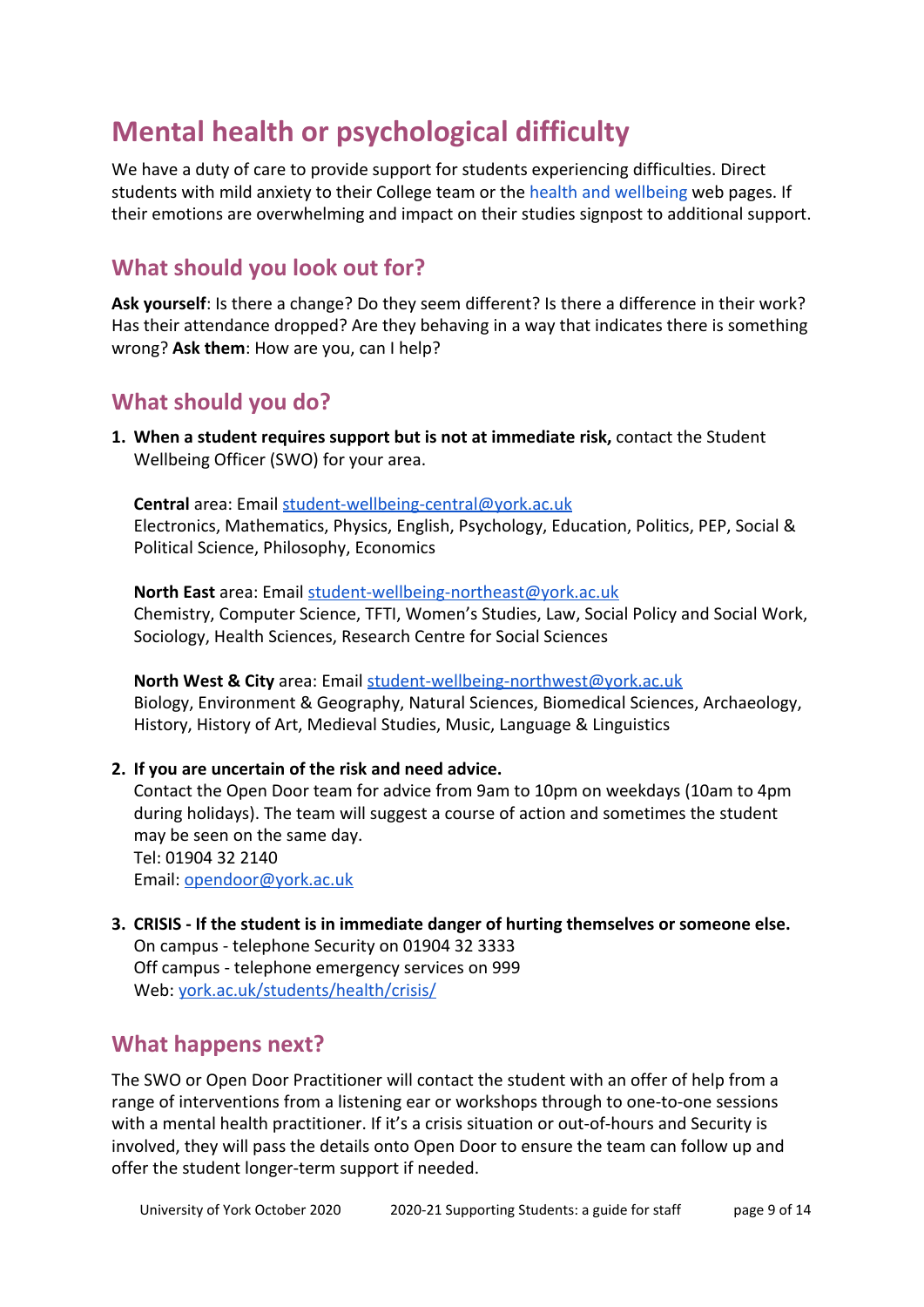# **Sexual violence disclosure**

### **What should you look out for?**

Anyone can be the victim of sexual violence. It does not have to include physical violence, it refers to a lack of consent and acts which are perpetrated beyond a person's control or choice. It is important to be clear about the difference between a disclosure and a report.

A **disclosure** is where someone tells you about their experience, but does not necessarily want action to be taken. A disclosing student should be given time to make an informed choice about whether or not to make a formal report to the police or to the University.

#### **What should you do?**

**1. Initial response.**

Stay calm, be empathetic and show your concern. Listen without judging or directing. Allow the individual to stay in control of the conversation and of their decisions. Keep a confidential record of the conversation.

**2. Look at the student facing sexual violence web page.**

Help the student find and explore the sexual violence web page. It contains lots of information about the options available. Web: [york.ac.uk/students/health/advice/sexual-violence/](https://www.york.ac.uk/students/health/advice/sexual-violence/)

**3. If you need help or advice.**

Contact the Sexual Violence Liaison Officer (SVLO) if you are unsure about how to respond to a disclosure or if you require any advice or support.

**4. Encourage the student to talk to the Sexual Violence Liaison Officer.** Direct the student to the Sexual Violence Liaison Officer.

**[Sexual Violence Liaison officer contact form](https://docs.google.com/forms/d/1mWM7VUuT_AjipgzIzEEnPzopMzAUUWboTmXhlzeW_Dw/viewform?edit_requested=true)**

#### **What happens next?**

The Sexual Violence Liaison Officer (SVLO) will offer support. This may include liaison with internal staff where a student consents to this in order to have their needs met, but the support itself is confidential.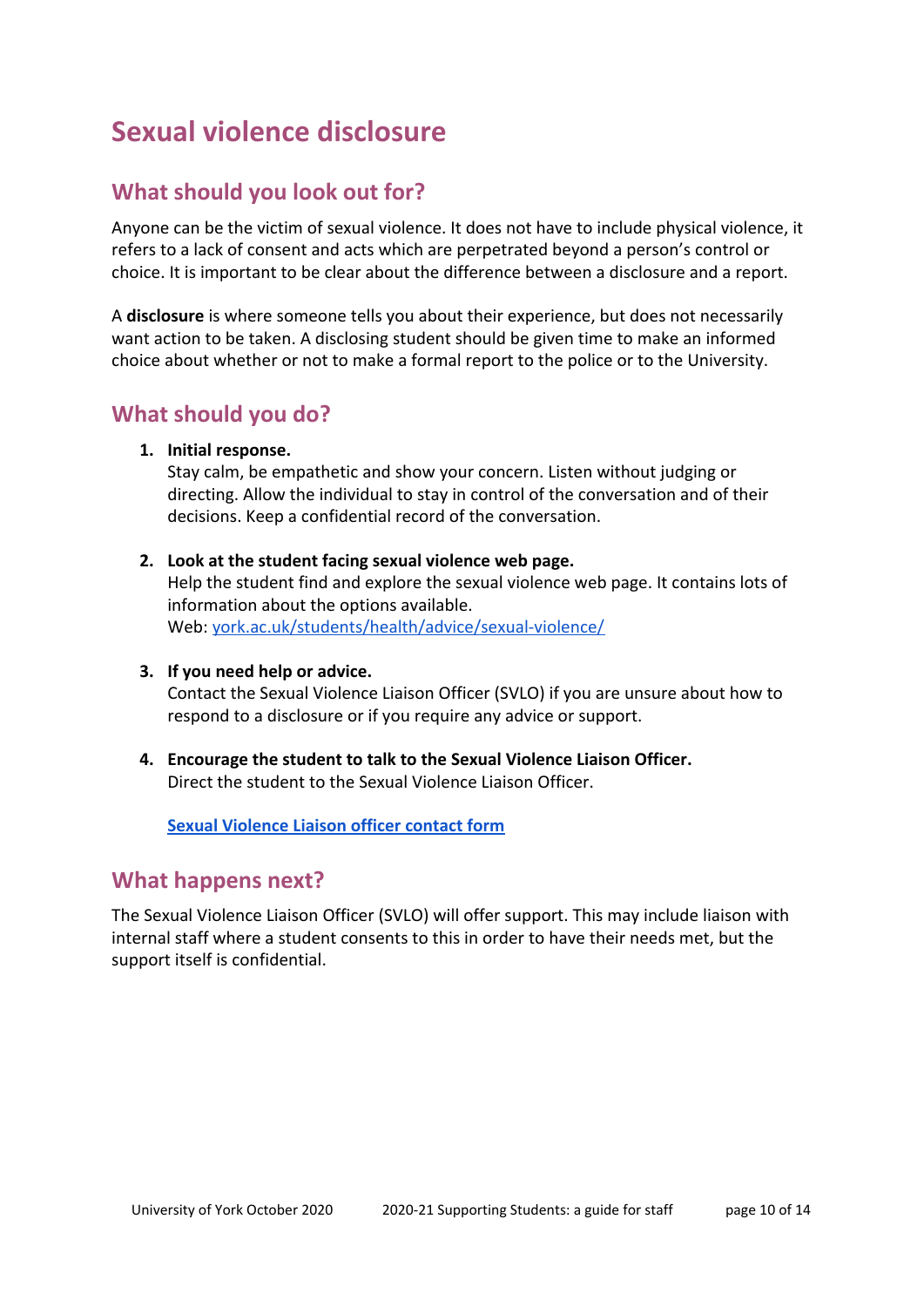# **Visa or immigration queries**

### **What should you look out for?**

International students will often have queries about their visas especially when they are approaching the end of their course or need a renewal, extension or leave of absence.

Visa rules and immigration laws are complicated and advice is regulated by the Office of Immigration Services Commissioner (OISC) so legally must only be given by specialists.

### **What should you do?**

Direct the student to the International Student Support team in the Student Hub. Web: [york.ac.uk/immigration](https://www.york.ac.uk/students/support/international/immigration/) Tel: 01904 324140 Email: [immigration@york.ac.uk](mailto:immigration@york.ac.uk)

### **What happens next?**

A specialist will be able to support the student with all aspects of their query and offer them a one-to-one appointment if needed.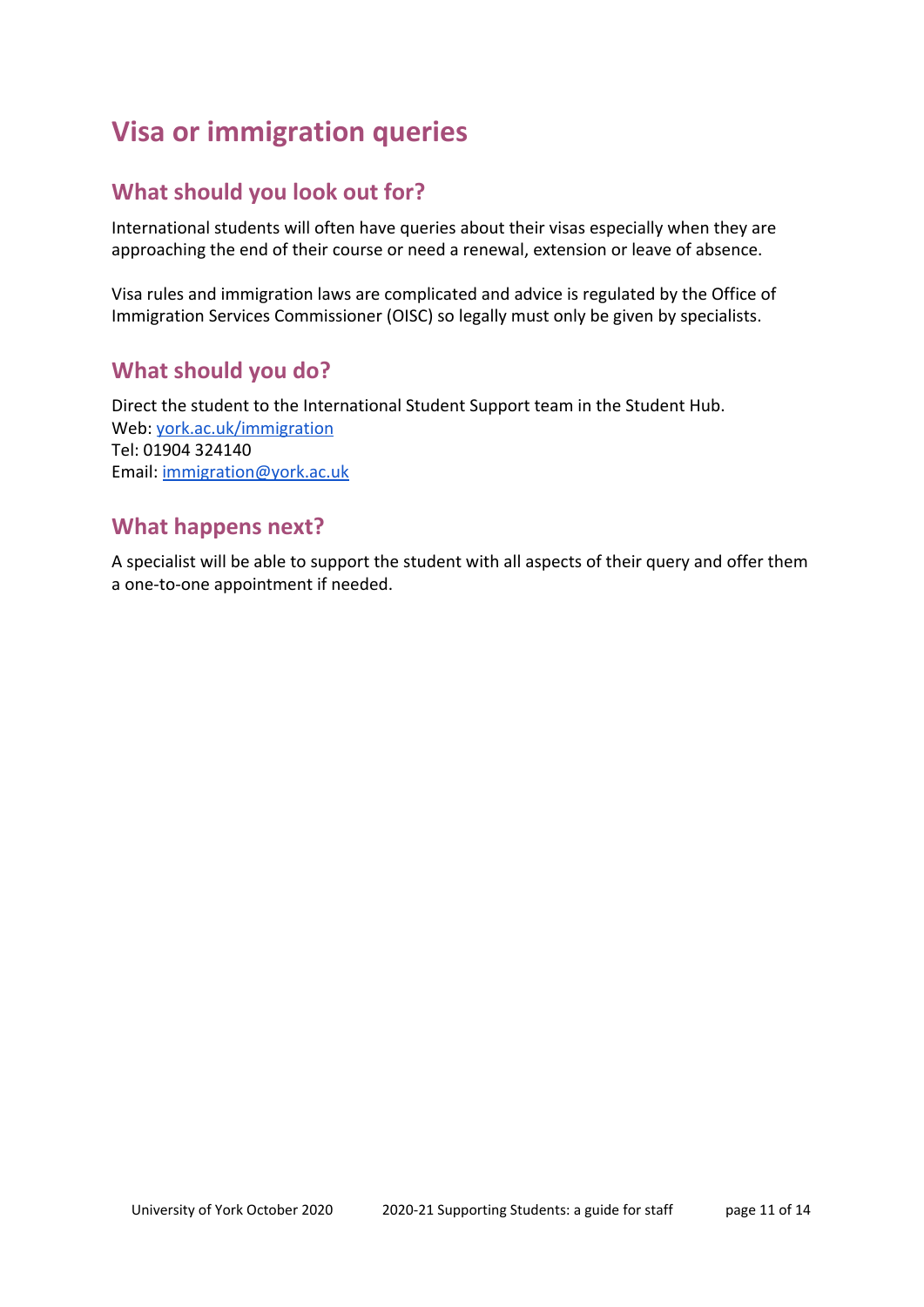# **Withdrawing, changing course or leave of absence**

### **What should you look out for?**

Look for changes in their behaviour and work. Do they seem different or has their attendance dropped? Are they behaving in a way that indicates there is something wrong?

### **What should you do?**

It is important that someone have a conversation with the student to understand their particular issues and challenges, explore the options open to them (such as Exceptional Circumstances claims allowing extensions or sits as if for the first time on examinations; or Leave of Absence) and to explain the different types of support available to them.

- 1. We would always recommend that students speak to their academic supervisor initially.
- 2. To get more detailed advice, especially if the student is considering leaving, direct the student to the Student Advisers in the Student Hub Web: [york.ac.uk/student-hub](https://www.york.ac.uk/students/support/student-hub/) Tel: 01904 324140 Email: student-hub@york.ac.uk

You may also point the student to the web page about changing their plan [york.ac.uk/students/studying/manage/plan/](https://www.york.ac.uk/students/studying/manage/plan/)

#### **What happens next?**

The Student Advisers will contact the student and offer them support and guidance to help them come to an informed decision.

If after that conversation the student wishes to withdraw, the Student Adviser will send them a Confirmation of Withdrawal form to complete.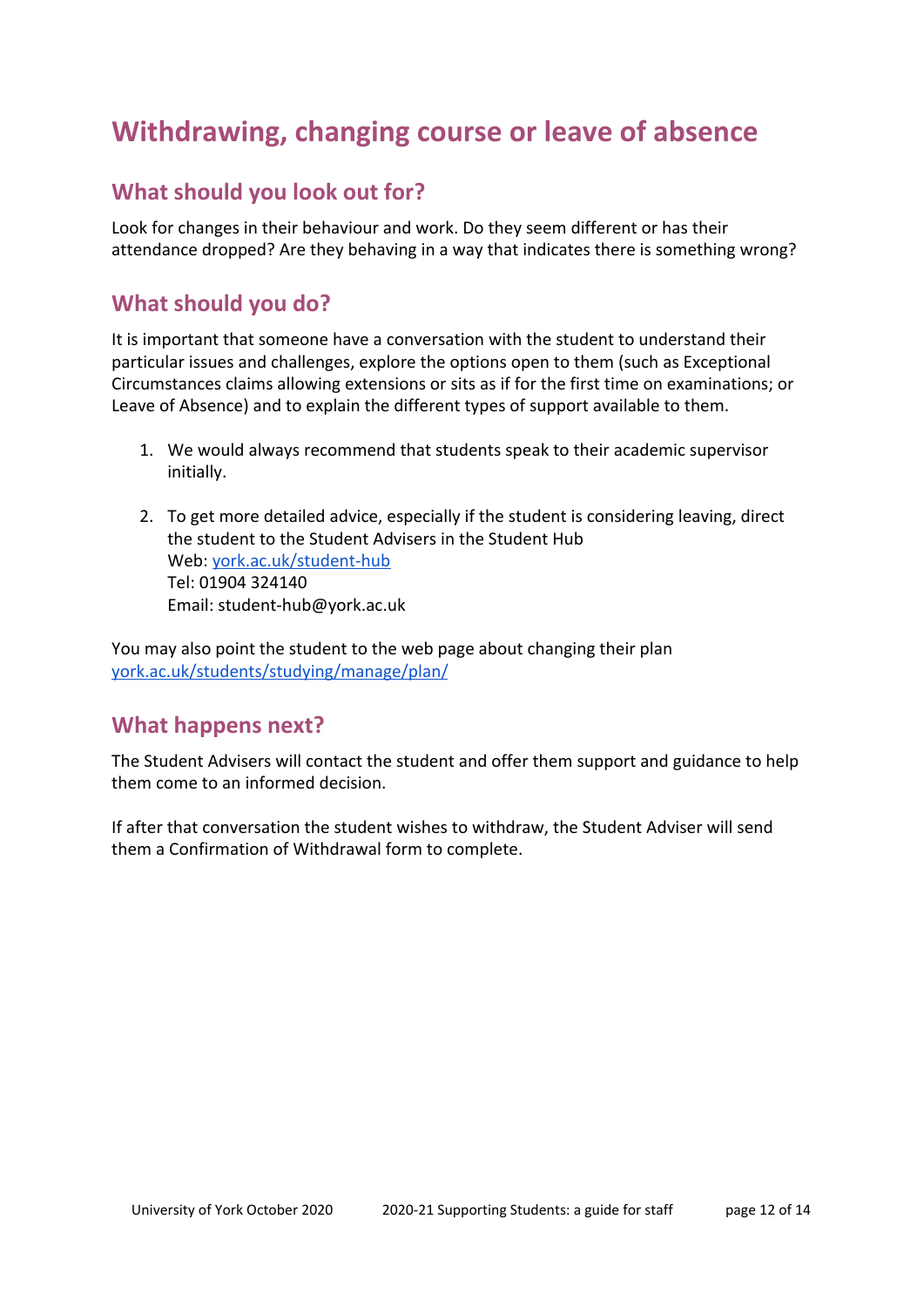# **Support for specific student groups**

The Student Support and Advice team also provides dedicated support to students from certain underrepresented groups, such as mature students and care leavers. A full list of groups can be found under Student Communities on the Support & Advice page.

Specific events have been organised for undergraduate students in the following groups:

- students living locally or commuting to the University (all year groups)
- students who were 21 or over on the first day of their course (all year groups)
- first Year students who meet one (or more) of the Step Ahead criteria.

Direct the student to the Student Support and Advice web page where there is a full list of different student groups and communities.

Web: [york.ac.uk/students/support/](https://www.york.ac.uk/students/support/) Tel: 01904 324140 Email: [student-hub@york.ac.uk](mailto:student-hub@york.ac.uk)

### **Student Buddying Scheme (for first years)**

First year students can request a student buddy via the Student Buddying Scheme co-ordinated by the Student Support and Advice Team. Student Buddies are friendly continuing students who will share their own university experiences and be on hand with advice. For more information about the Student Buddying Scheme and to request a Student Buddy students should visit york.ac.uk/student-buddy.

Direct the student to the Student Buddying Scheme web page.

Web: [york.ac.uk/students/support/studentbuddyingscheme/](https://www.york.ac.uk/students/support/studentbuddyingscheme/) Tel: 01904 324140 Email: [student-hub@york.ac.uk](mailto:student-hub@york.ac.uk)